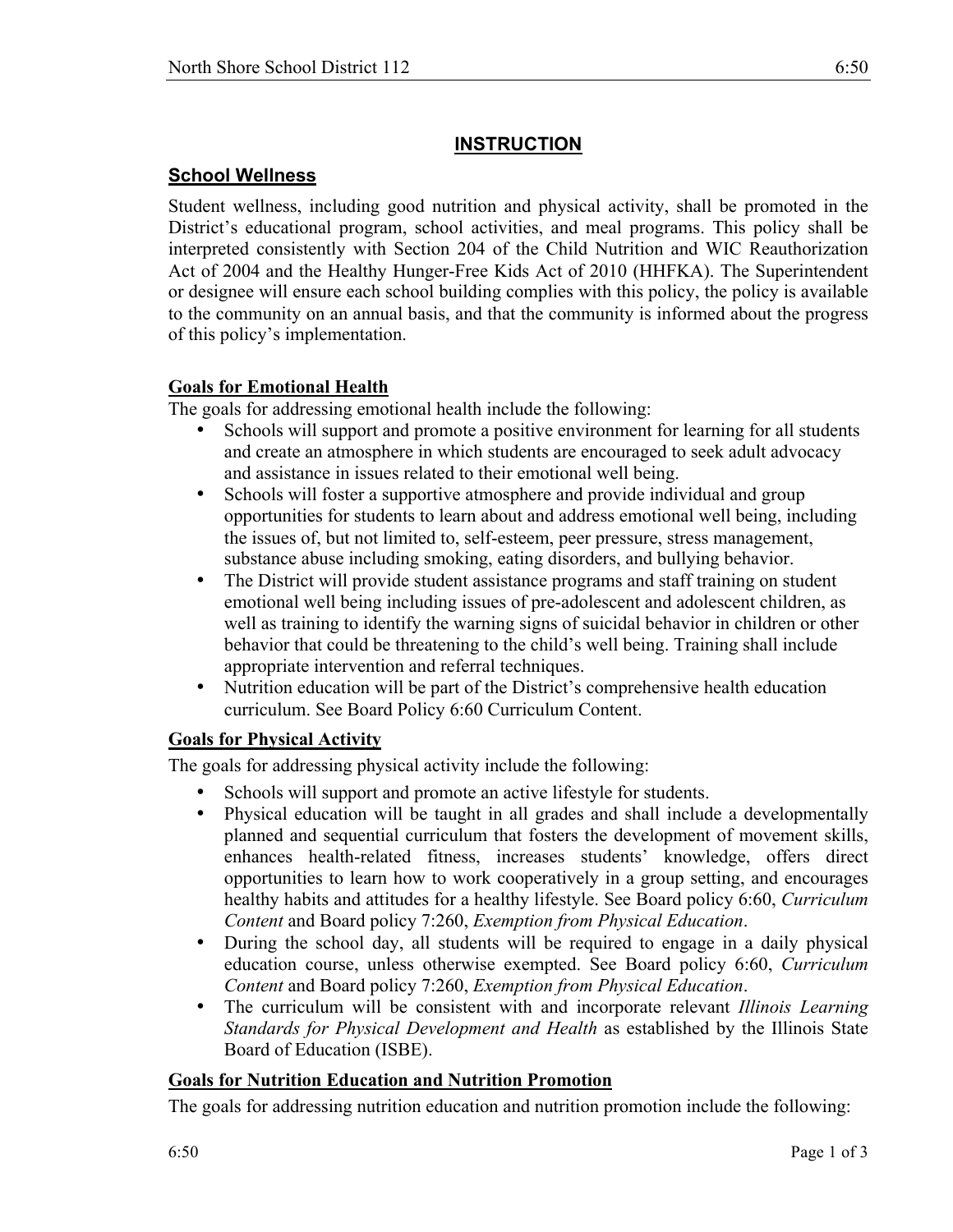- Schools will support and promote sound nutrition for students.
- Schools will foster the positive relationship between sound nutrition, physical activity, and the capacity of students to develop and learn.
- Nutrition education will be part of the District's comprehensive health education curriculum. See School Board policy 6:60, *Curriculum Content.*

## **Nutrition Guidelines for Foods Available During the School Day**

Students will be offered and schools will promote nutritious food and beverage choices consistent with the current *Dietary Guidelines for Americans* published jointly by the U.S. Departments of Health and Human Services and Agriculture (USDA). In addition, in order to promote student health and reduce childhood obesity, the Superintendent or designee shall restrict the sale of *competitive foods*, as defined by the USDA, in the food service areas during meal periods and comply with all ISBE rules.

## **Guidelines for Reimbursable School Meals**

Reimbursable school meals served shall meet, at a minimum, the nutrition requirements and regulations for the National School Lunch Program and/or School Breakfast Program.

## **Monitoring**

The Superintendent or designee shall annually provide implementation data and/or reports to the Board concerning this policy's implementation sufficient to allow the Board to monitor and adjust the policy. This report must include without limitation each of the following:

- An assessment of the District's implementation of the policy
- The extent to which schools in the District are in compliance with the policy
- The extent to which the policy compares to model local school wellness policies
- A description of the progress made in attaining the goals of the policy

#### **Community Input**

The Superintendent or designee will actively invite suggestions and comments concerning the development, implementation, and improvement of the school wellness policy from parents, students, representatives of the school food authority, teachers of physical education, school health professionals, the school board, school administrators, and community.

#### **Recordkeeping**

The Superintendent or designee shall retain records to document compliance with this policy.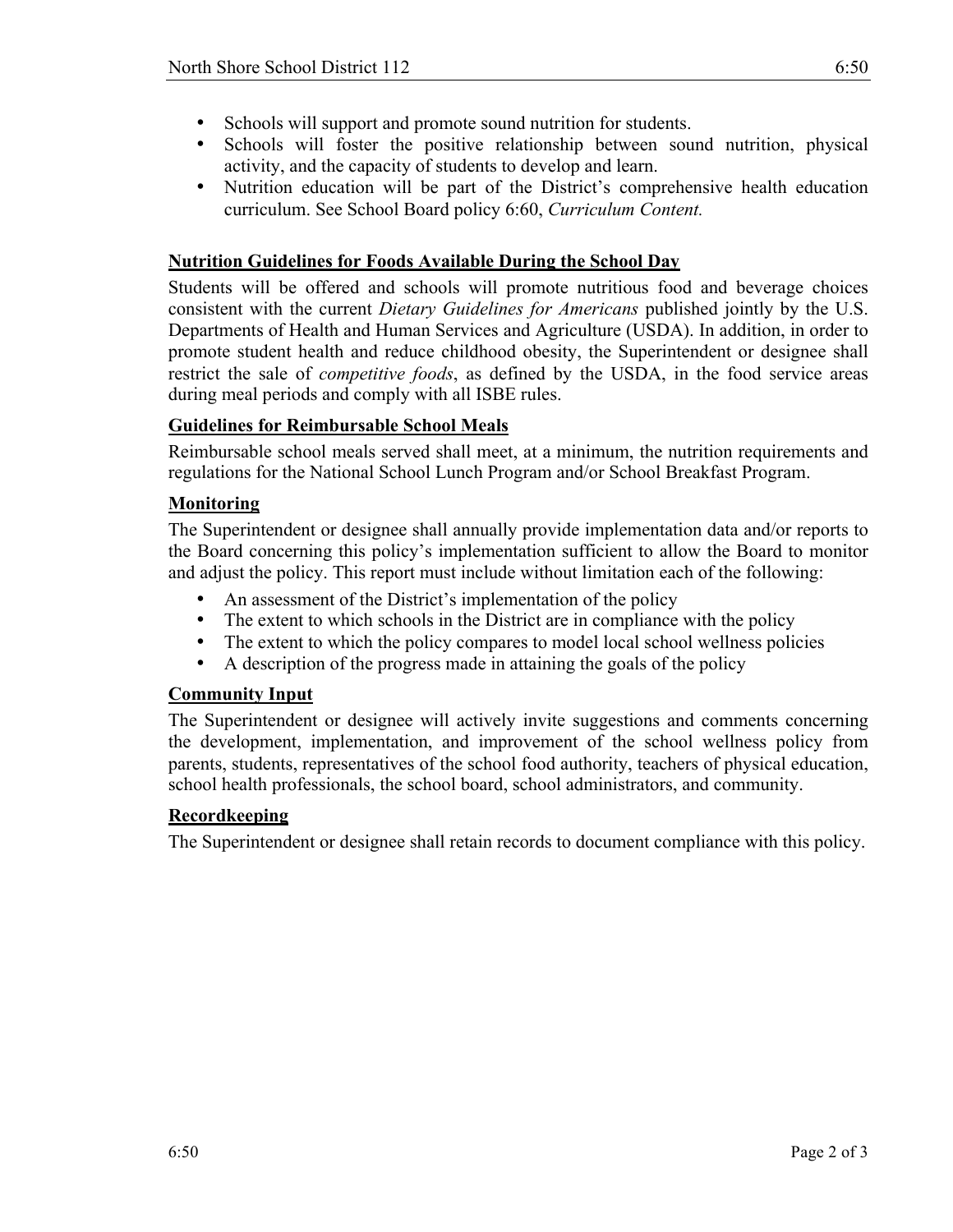| <b>LEGAL REF.:</b> | Child Nutrition and WIC Reauthorization Act of 2004, PL 108-265, Sec.<br>204.                                                                                                         |
|--------------------|---------------------------------------------------------------------------------------------------------------------------------------------------------------------------------------|
|                    | Child Nutrition Act of 1966, 42 U.S.C. $\S 1771$ et seq.                                                                                                                              |
|                    | National School Lunch Act, 42 U.S.C. §1751 et seq.                                                                                                                                    |
|                    | Healthy, Hunger-Free Kids Act of 2010, 42 U.S.C. §1758b, PL 111-296.                                                                                                                  |
|                    | 42 U.S.C. §1779, as implemented by 7 C.F.R. §§210.11 and 210.30.                                                                                                                      |
|                    | 105 ILCS 5/2-3.139.                                                                                                                                                                   |
|                    | 23 Ill.Admin.Code Part 305, Food Program.                                                                                                                                             |
|                    | ISBE's "School Wellness Policy" Goal, adopted Oct. 2007.                                                                                                                              |
| <b>CROSS REF.:</b> | 4:120 (Food Services), 5:100 (Staff Development Program), 6:60<br>(Curriculum Content), 6:65 (Student Social and Emotional Development),<br>7:260 (Exemption from Physical Education) |
| ADOPTED:           | July 18, 2006                                                                                                                                                                         |

REVISED: March 17, 2009; January 18, 2011; March 20, 2012; March 21, 2017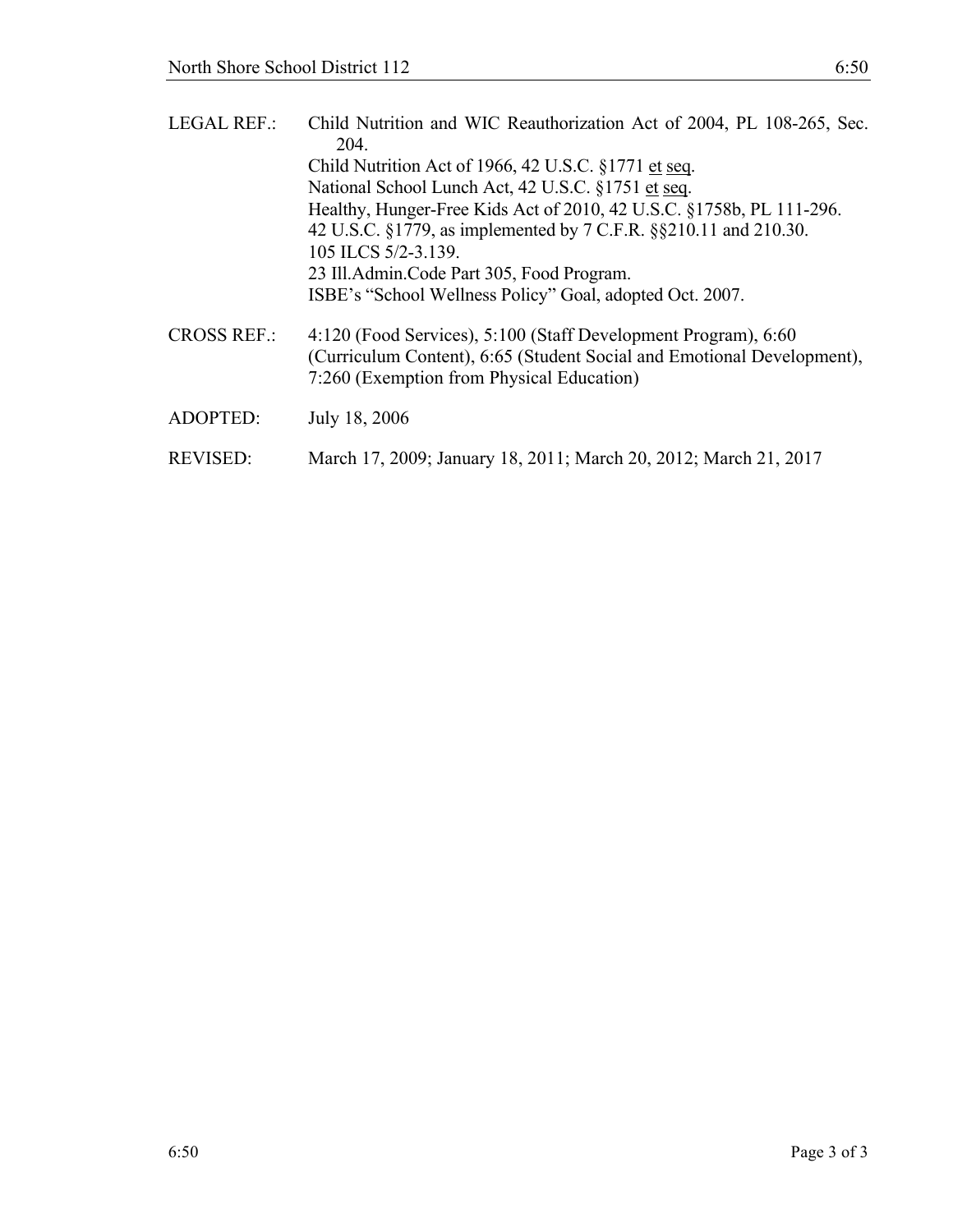## **INSTRUCTION**

School Wellness

Procedures – Nutrition Guidelines

#### The following have been developed to be responsive to the nutritional needs of students.

- 1. The focus of a child's birthday celebration is the opportunity for the child to feel special throughout the school day. Birthday snacks are optional. However, any birthday snack sent to school must fall within the District's nutritional guidelines.\*
- 2. All school snacks and rewards, provided by staff or brought from home, served during and after school should be healthy. \*
- 3. Classroom activities that are tied to specific curriculum projects or units may include food items. Every attempt will be made to choose healthy options when appropriate. \*
- 4. Students will receive one sweet treat and a beverage at holiday parties.
- 5. All food providers are expected to provide nutritionally balanced food and beverage options for student lunches. \*
- 6. Candy will not be served at school during school hours.
- 7. All fundraisers during the school day will adhere to these guidelines.
- 8. On all occasions, staff, parents and food vendors are expected to show sensitivity to food allergies. This may include the removal of all peanut and tree nut products from the classroom and/or lunchroom. \*

#### **\*Referenced Nutritional Guidelines:**

- Balance options by including protein, carbohydrate and fat intake
- Suggested school snacks include fresh fruit, veggies, dairy, crackers and low fat, low sugar carbohydrates
- Suggested beverages include water, milk, 100% fruit juice (no sugar drinks)
- Limit dessert portion-size